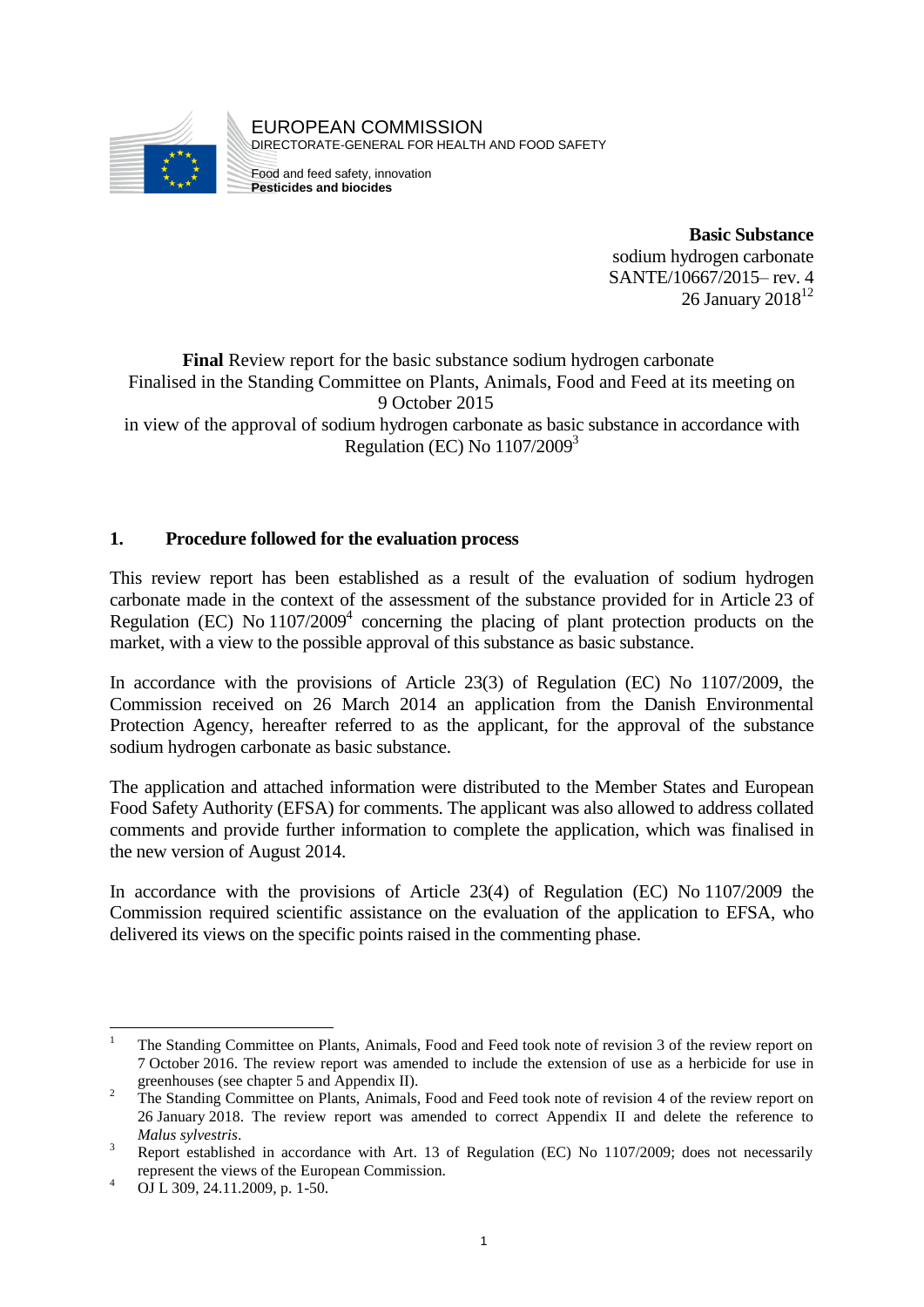EFSA submitted to the Commission the results of its work in the form of a technical report for sodium hydrogen carbonate on 12 December  $2014^5$ .

The Commission examined the application, the comments by Member States and EFSA and the EFSA Technical report on the substance together with the additional information and comments provided on it by the applicant, before finalising the current draft review report, which was referred to the Standing Committee on Plants, Animals, Food and Feed for examination. The draft review report was finalised in the meeting of the Standing Committee of 9 October 2015.

The present review report contains the conclusions of the final examination by the Standing Committee. Given the importance of the EFSA technical report, and the comments and clarifications submitted (background document C), all these documents are also considered to be part of this review report.

# **2. Purposes of this review report**

This review report, including the background documents and appendices thereto, has been developed in support of the **Commission Implementing Regulation (EU) 2015/2069<sup>6</sup>** concerning the approval of sodium hydrogen carbonate as basic substance under Regulation (EC) No 1107/2009.

The review report will be made available for public consultation by any interested parties.

Without prejudice to the provisions of Regulation (EC) No  $178/2002^7$ , in particular with respect to the responsibility of operators, following the approval of sodium hydrogen carbonate as basic substance, operators are responsible for using it for plant protection purposes in conformity with the legal provisions of Regulation (EC) No 1107/2009 and with the conditions established in the sections 4, 5 and Appendixes I and II of this review report.

EFSA will make available to the public all background documents and the final Technical Report of EFSA, as well as the application without the Appendixes and excluding any information for which confidential treatment is justified in accordance with the provisions of Article 63 of Regulation (EC) No 1107/2009.

Products containing exclusively one or more basic substances do not require authorisation in line with derogation set under Article 28 of Regulation (EC) No 1107/2009. As a consequence, no further assessment will be carried out on such products. However, the Commission may review the approval of a basic substance at any time in conformity with the provisions of Article 23(6) of Regulation (EC) No 1107/2009.

 $\frac{1}{5}$ European Food Safety Authority, 2015; Outcome of the consultation with Member States and EFSA on the basic substance application for sodium hydrogen carbonate for use in plant protection as a fungicide for the control of mildews on a range of horticultural crops, apple scab and for post-harvest control of storage diseases of various fruits. EFSA supporting publication 2015:EN-719. 30 pp.

<sup>6</sup> OJ L 301, 18.11.2015, p. 42–44.

<sup>7</sup> OJ L 31, 1.2.2002 p. 1-24 - Regulation (EC) No 178/2002 of the European Parliament and of the Council of 28 January 2002 laying down the general principles and requirements of food law, establishing the European Food Safety Authority and laying down procedures in matters of food safety.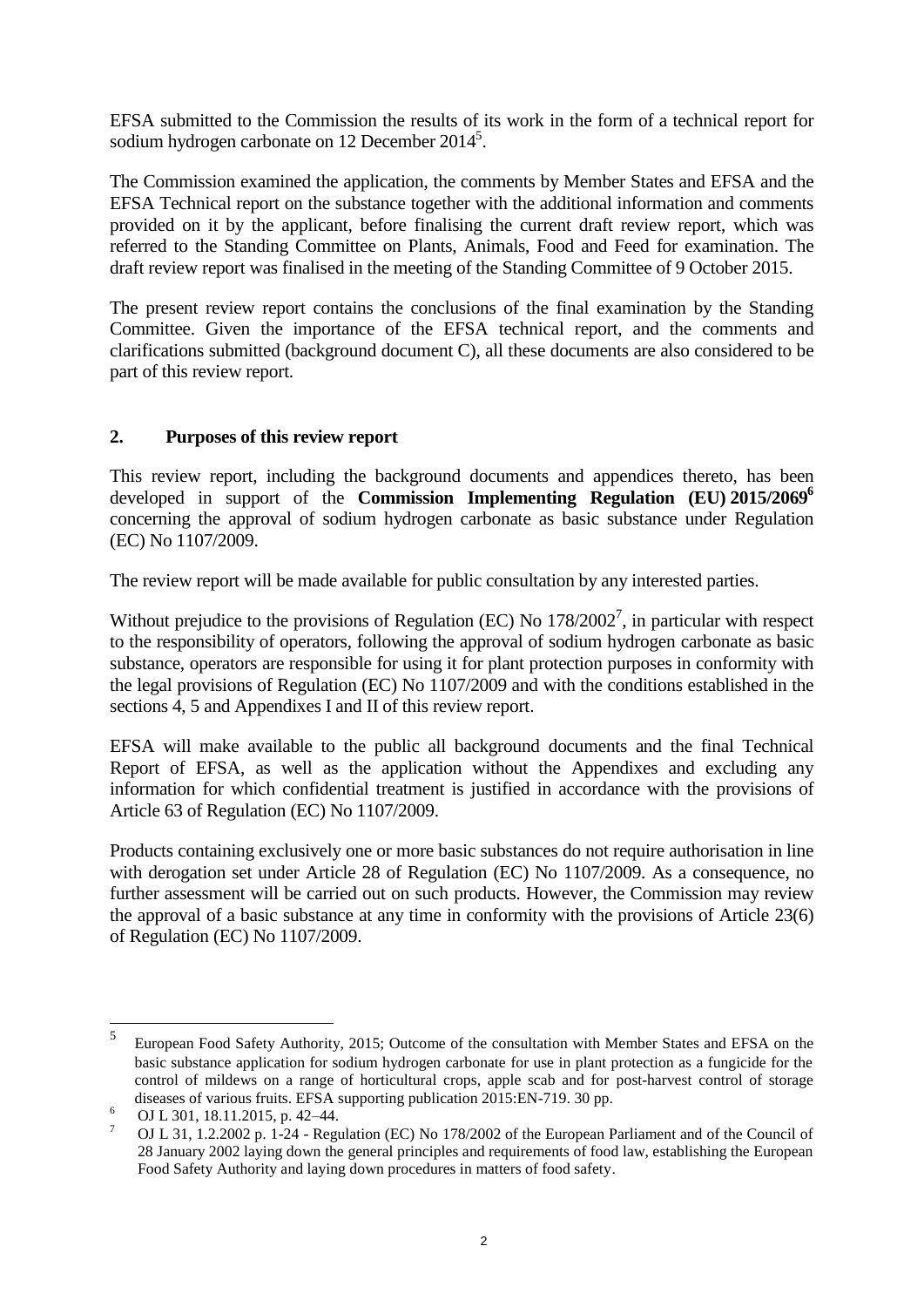# **3. Overall conclusion in the context of Regulation (EC) No 1107/2009**

The overall conclusion based on the application, including the results of the evaluation carried out with the scientific assistance of EFSA, is that there are clear indications that it may be expected that sodium hydrogen carbonate fulfils the criteria of Article 23.

Sodium hydrogen carbonate fulfils the criteria of a 'foodstuff' as defined in Article 2 of Regulation (EC) No 178/2002.

Considering the EFSA conclusions on the basic substance application for sodium hydrogen carbonate, the rate of application and the conditions of use which are described in detail in Appendix I and II, it is concluded that the use of sodium hydrogen carbonate would not lead to concerns for human health. Furthermore, the conditions of use are not expected to lead to the presence of residues of concern in food or feed commodities.

Sodium hydrogen carbonate does not have an inherent capacity to cause endocrine disrupting (according to the interim criteria in Regulation (EC) No 1107/2009), neurotoxic or immunotoxic effects and is not predominantly used for plant protection purposes but nevertheless is useful in plant protection in a product consisting of the substance and water. Finally, it is not placed on the market as a plant protection product.

It can be concluded that the substance has neither an immediate or delayed harmful effect on human or animal health nor an unacceptable effect on the environment when used in accordance with the supported uses as described in Appendix II.

In fact, these indications were reached within the framework of the uses which were supported by the applicant and mentioned in the list of uses supported by available data (attached as Appendix II to this review report) and therefore, they are also subject to compliance with the particular conditions and restrictions in sections 4 and 5 of this report.

Extension of the use pattern beyond those described above will require an evaluation at Community level in order to establish whether the proposed extensions of use can still satisfy the requirements of Article 23 of Regulation (EC) No 1107/2009.

# **4. Identity and biological properties**

The main properties of sodium hydrogen carbonate are given in Appendix I.

The active substance shall have a purity as food grade.

It has been established that for sodium hydrogen carbonate as notified by the applicant, no relevant impurities are considered, on the basis of information currently available, of toxicological, ecotoxicological or environmental concern.

### **5. Particular conditions to be taken into account in relation to the uses as basic substance of sodium hydrogen carbonate**

Sodium hydrogen carbonate must be identified by the specifications given in Appendix I and must be used in compliance with conditions of supported uses as reported in Appendixes I and II.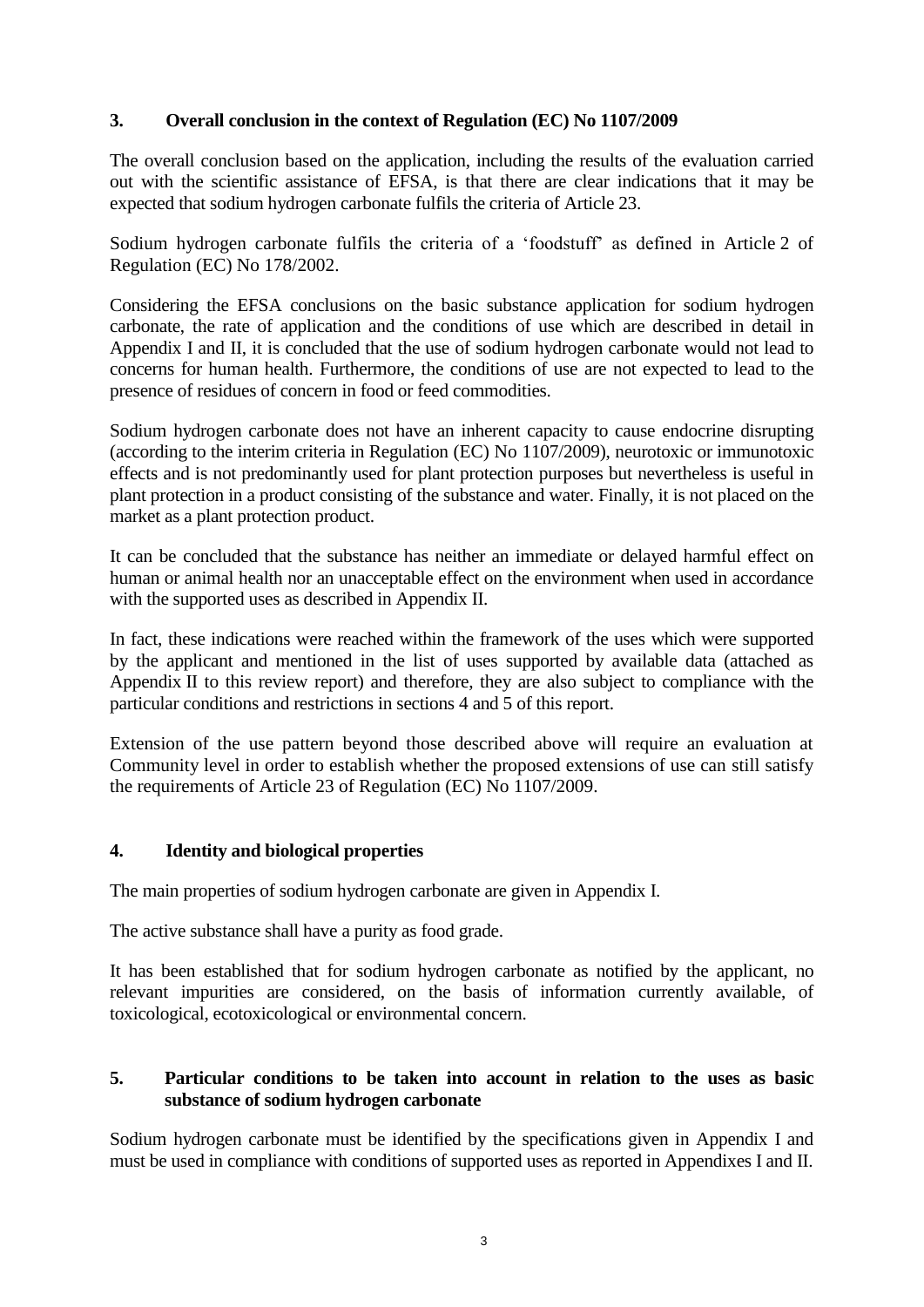The following conditions for use deriving from assessment of the application have to be respected by users:

- Only uses as basic substance being a fungicide or herbicide are approved.

Use of sodium hydrogen carbonate must be in compliance with conditions specified in the Appendixes I and II of this review report.

On the basis of the proposed and supported uses (as listed in Appendix II), no particular issues have been identified.

The identification of sodium hydrogen carbonate as food ingredient implies that the Regulation (EC) No 178/2002 on food safety applies.

On 7 October 2016, on the basis of the application submitted on 1 July 2016 by Agriculture and Horticulture Development Board, the Appendix II of the current review report has been amended to include the use as a herbicide on potted plants in greenhouses to control liverwort. Such extension of use has been evaluated and it has been established that it can still satisfy the requirements of Article 23 of Regulation (EC) No 1107/2009.

# **6. List of studies to be generated**

No further studies were identified which were at this stage considered necessary.

### **7. Updating of this review report**

The information in this report may require to be updated from time to time to take account of technical and scientific developments as well as of the results of the examination of any information referred to the Commission in the framework of Articles 23 of Regulation (EC) No 1107/2009. Any such adaptation will be finalised in the Standing Committee on Plants, Animals, Food and Feed, as appropriate, in connection with any amendment of the approval conditions for sodium hydrogen carbonate in Part C of Annex of the Regulation (EC) No 540/2011.

#### **8. Recommended disclosure of this review report**

Considering the importance of the respect of the approved conditions of use and the fact that a basic substance will be not placed on the market as plant protection product, hence, no further assessment will have to be carried out on it, it is very important to inform not only applicants but also potential users on the existence of this review report.

It is therefore recommended that the competent authorities of Member States will make available such report to the general public and operators by means of their national relevant websites and by any other appropriate form of communication to ensure that the information reaches potential users.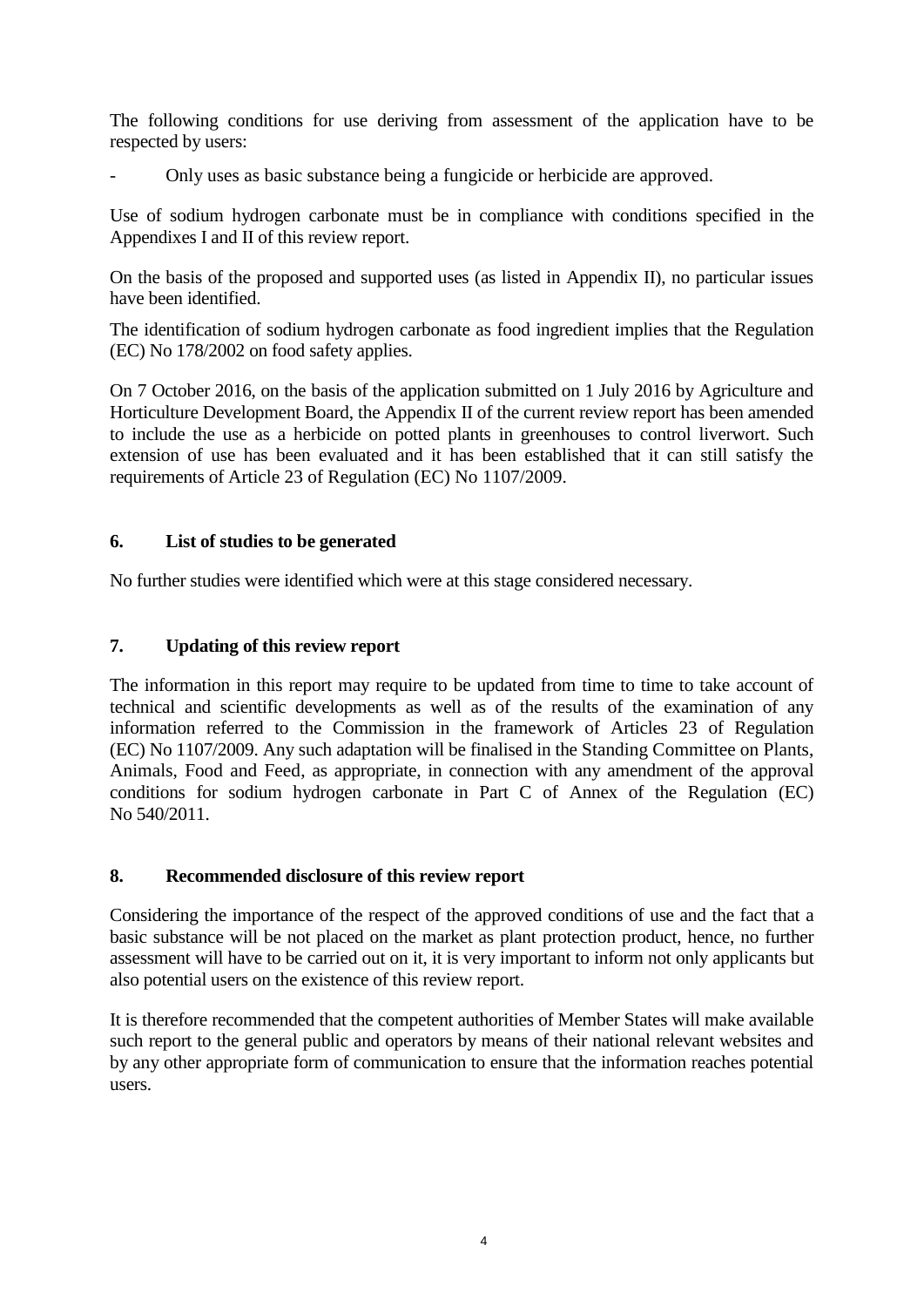# **APPENDIX I**

# **Identity and biological properties**

# SODIUM HYDROGEN CARBONATE

| <b>Common name</b>                            | Sodium hydrogen carbonate                                                                                                                           |
|-----------------------------------------------|-----------------------------------------------------------------------------------------------------------------------------------------------------|
| Chemical name (IUPAC)                         | Sodium hydrogen carbonate                                                                                                                           |
| <b>Chemical Name. (CA)</b>                    | Sodium hydrogen carbonate                                                                                                                           |
| <b>CAS No</b>                                 | 144-55-8                                                                                                                                            |
| <b>CIPAC No and EEC No</b>                    | Not available.                                                                                                                                      |
| <b>FAO SPECIFICATION</b>                      | Not available.                                                                                                                                      |
| <b>Purity</b>                                 | Food grade as described in Directive 2000/63 amending<br>Directive 96/77/EC.                                                                        |
| <b>Molecular formula</b>                      | NaHCO <sub>3</sub>                                                                                                                                  |
| <b>Relevant impurities</b>                    | Not applicable.                                                                                                                                     |
| Molecular mass and structural<br>formula      | $Na+$<br>HOOO<br>Molecular mass: $84.01$ g mol <sup>-1</sup>                                                                                        |
| <b>Mode of Use</b>                            | Sodium hydrogen carbonate as specified above to be used in<br>water solution or as dry powder depending on application as<br>listed in Appendix II. |
| Preparation to be used as a<br>water solution | Sodium hydrogen carbonate to be diluted in compliance with<br>rate of application reported in Appendix II.                                          |
| Preparation to be used as a dry<br>powder     | Direct application of dry powder form of sodium hydrogen<br>carbonate using a shaker pot.                                                           |
| <b>Function of plant protection</b>           | Fungicide.<br>Herbicide.                                                                                                                            |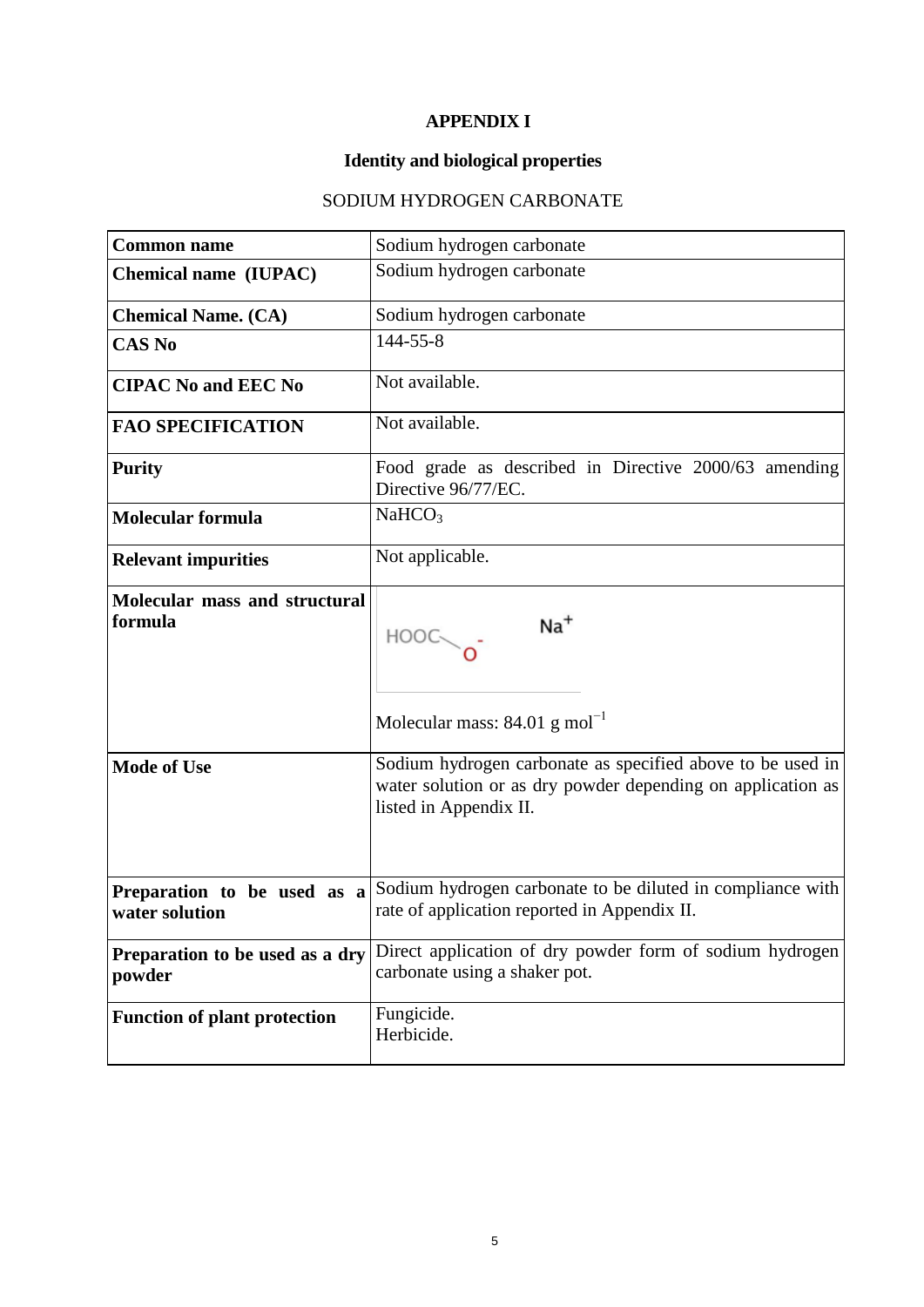# APPENDIX II

# SODIUM HYDROGEN CARBONATE

| Crop and/                               |                                               | Pests or                                               |                          | <b>Formulation</b>           | <b>Application</b>                                                      |                                       |                                         |                                              | <b>Application rate</b>        |                       |                                                                                                        |               |                                                                                                                                  |
|-----------------------------------------|-----------------------------------------------|--------------------------------------------------------|--------------------------|------------------------------|-------------------------------------------------------------------------|---------------------------------------|-----------------------------------------|----------------------------------------------|--------------------------------|-----------------------|--------------------------------------------------------------------------------------------------------|---------------|----------------------------------------------------------------------------------------------------------------------------------|
| or situation<br>(a)                     | F<br>$\mathbf G$<br><sub>or</sub><br>I<br>(b) | group of pests<br>controlled<br>(c)                    | Ty<br>pe<br>$(d -$<br>f) | Conc. of<br>a.i. g/kg<br>(i) | Method<br>kind<br>$(f-h)$                                               | Growth<br>stage $\&$<br>season<br>(i) | No. of<br>application<br>min/max<br>(k) | Interval<br>between<br>applications<br>(min) | g a.i./hl<br>min max<br>(g/hl) | Water 1/ha<br>min max | Total rate each<br>application<br>g a.i./ha min max<br>$(g/ha)$ (1) or<br>concentration<br>recommended | PHI<br>(days) | <b>Remarks</b>                                                                                                                   |
| Vegetables<br>Soft fruit<br>Ornamentals | $\mathbf{F}$<br>G                             | <b>Mildews</b><br>(Sphaerotheca<br>spp, Oidium<br>spp) | $\overline{SP}$          | 990 g/kg                     | <b>Broad</b> cast<br>using field<br>spray<br>or green<br>house<br>spray | <b>BBCH 12</b><br>to 89               | $1-8$                                   | 10 days                                      | 333-1000                       | 300-600               | 2000-5000<br>$0.33 - 1.0\%$<br>$Max 1\%$<br>Dose adjusted<br>depending on<br>water volume              | 1             | Different crops<br>have different<br>sensitivity.<br>Check<br>concentrations<br>for phytotoxic<br>effects before<br>widely used. |
| Vitis vinifera<br>$\{Vine\}$            | $\mathbf{F}$                                  | Uncinula<br>necator<br>{Vine powdery}<br>mildew        | <b>SP</b>                | 990 g/kg                     | <b>Broadcast</b><br>using air<br>blast<br>orchard<br>sprayer            | <b>BBCH 12</b><br>to 89               | $1 - 8$                                 | 10 days                                      | 420-2000                       | 200-600               | 2500 to 5000<br>$0.42 - 2.0%$                                                                          | $\mathbf{1}$  | Volumes and<br>doses will vary<br>according to<br>crop canopy<br>size.<br>Conc. higher<br>than 1-2% can<br>be phytotoxic         |
| Apple                                   | F                                             | Venturia<br>inaequalis<br>{Apple scab}                 | <b>SP</b>                | 990 g/kg                     | <b>Broadcast</b><br>using air<br>blast<br>orchard<br>sprayer            | <b>BBCH 10</b><br>to 85               | $1 - 8$                                 | 10 days                                      | 500-1000                       | 500-1000              | 2500 to 5000<br>$0.5 - 1.0\%$                                                                          | 1             | Volumes and<br>doses will vary<br>according to<br>crop canopy<br>size.<br>Conc. higher<br>than 1-2% can<br>be phytotoxic         |